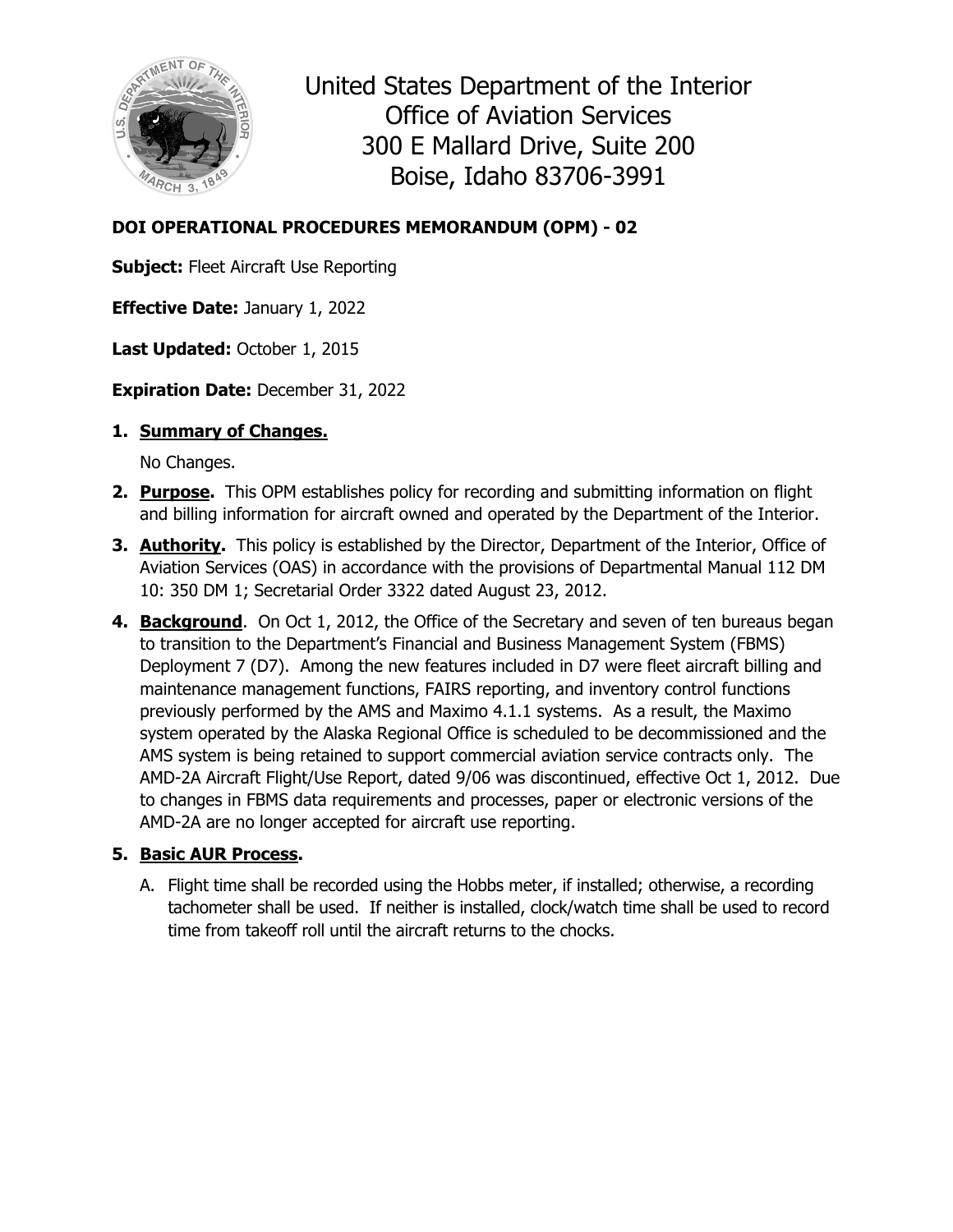- B. The Aircraft Use Report (AUR) Function within FBMS provides data for billing fleet aircraft usage, updating aircraft maintenance plans, and general aviation reporting. Bureau personnel may obtain role approval to input aircraft use report information directly into FBMS from their government computer systems. However, pilots and field offices will usually find it more efficient to use the Aircraft Use Report Manager (AURM), which is an Excel/Visual Basic application for Windows-based computers. The AURM does not require FBMS system access. Instead, it produces a tab delimited data file which can be emailed from any computer to: [OASFleetManager@ios.doi.gov.](mailto:OASFleetManager@ios.doi.gov) The AURM automatically produces a unique external AUR file name using the naming convention shown in Appendix 1. Fleet Activity Assistants from the OAS Division of Technical Services upload submitted files into FBMS at the beginning of each business day by using the FBMS AUR Upload Utility.
- C. The FBMS Upload Utility performs error checking to ensure required fields are completed and meet established field parameters. If the FBMS Upload Utility rejects an AUR with errors, OAS Fleet Assistants may contact the PIC or the using field office for assistance in correcting the error. In some cases, FBMS will accept an AUR with certain types of errors and automatically save the AUR in "Parked" status until the errors are corrected. If the AUR file uploads without error or is subsequently corrected, OAS personnel will change the primary status of the AUR to "Approved". This allows the aircraft meter time and cycles information to be passed directly to the maintenance planning function so fleet managers can more accurately predict and coordinate upcoming maintenance requirements.
- D. OAS Fleet Assistants will monitor incoming Aircraft Use Reports for each aircraft to detect gaps in use reporting. When gaps are detected, Fleet Assistants may ask pilots or maintenance personnel to check the aircraft's OAS-2 Aircraft Log (dated 10/ 2013) for PIC information. See para 5B and Appendix 2 below for more information on using this new form.
- E. The Fleet Accountant will enter monthly rate bills in FBMS. Once loaded in FBMS, monthly rate charges are handled in the same manner as AURs.
- F. Once an AUR is "Approved", bureau personnel with the Bureau Customer Validator (AMD\_BCV) role can review the Report in FBMS and correct errors in accounting code information. If the AUR information appears to be correct or has been corrected, BCVs change the secondary status of the AUR to "Charge Code OK" to signify the AUR is ready for billing. To assist in this process, OAS can produce "Not OK" reports for each bureau, which lists all AURs in the system that have been approved but not validated with the "charge code OK" flag. Bureaus can produce similar FBMS reports in their own instances of FBMS. If a bureau/agency believes that a flight should be charged to another bureau or agency, they should contact the Fleet Accountant for assistance.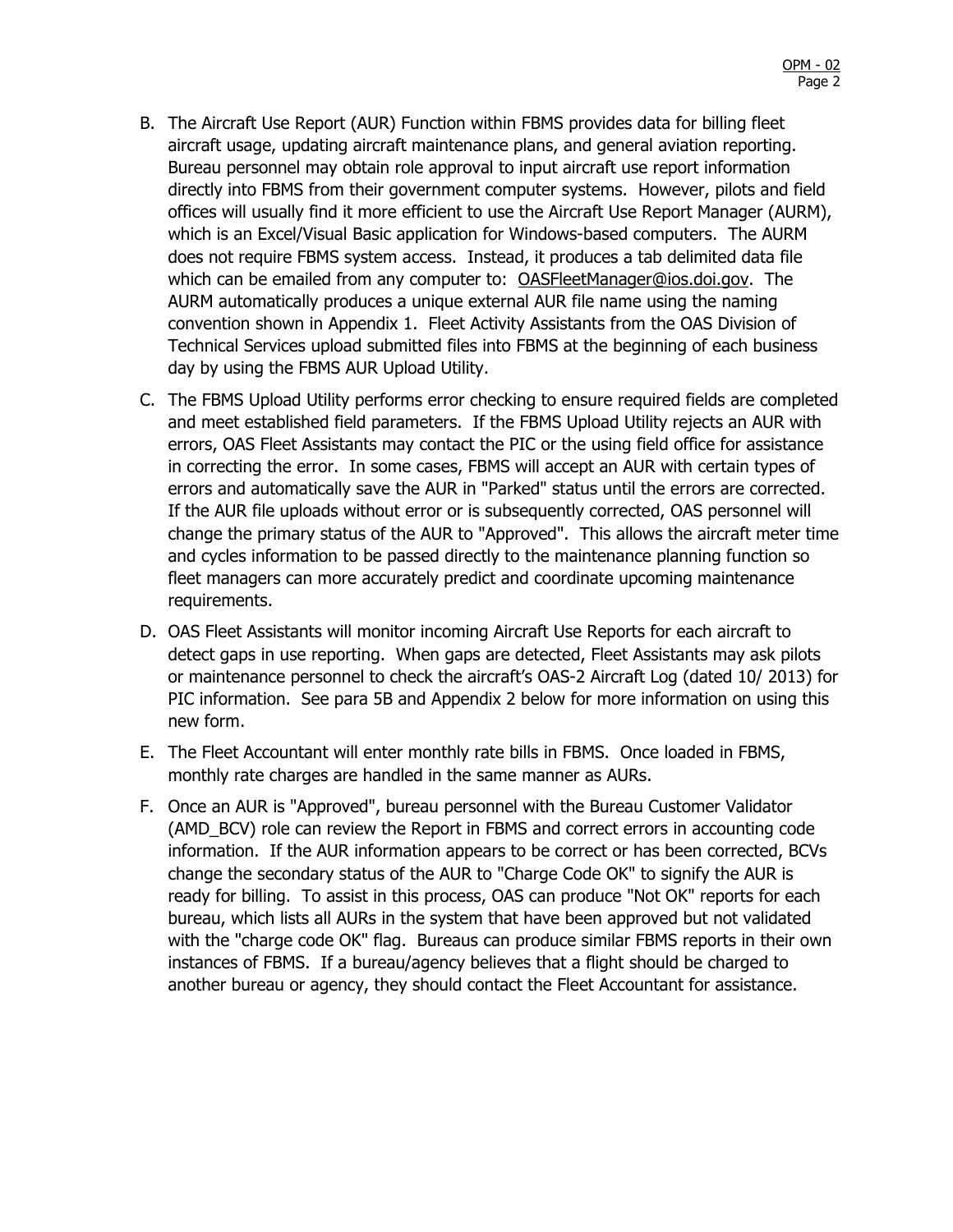**Note**: It is important to note that AURs can contain flights billed to different cost centers. If a BCV validates an AUR, they are confirming that the correct accounting codes have been used for ALL flights in that AUR. Bureaus are encouraged to develop processes to prevent incorrect accounting codes from "sneaking through" with correct codes in a single AUR. Possible solutions include limiting the lines in an AUR to the same "family" of cost centers or having BCVs double check validated AUR lines on the "OK" Report.

- G. OAS will coordinate monthly fleet billing schedules with IBC Finance and bureau finance offices. By mutual agreement, OAS will usually only bill AURs, which have been validated by the bureau with a secondary status of "Charge Code OK." Each month, OAS will submit fleet bills for each bureau/agency to IBC Finance in Excel files, which list all "OK" AURs, by line. Many AURs may have multiple flights or lines, each of which can be viewed in this format. For those bureaus using FBMS, OAS will also provide an IF122 billing file, which can be uploaded directly into the bureau's instance of FBMS. IBC Finance, in turn, processes the IPAC and submits it to the bureaus with the IF122 report (if applicable) and "OK" report. Monthly fleet bills for non-FBMS bureaus or external agencies are submitted to IBC Finance and billed through a manual process.
- H. The Fleet Accountant is responsible for providing IBC Finance with a report for each bill indicating which accounts within the WA revolving fund should be credited with the revenue. IBC Finance will, in turn, provide the Fleet Accountant with a report for each bill listing the IPAC number, total value of the IPAC, and AUR numbers included in that bill. Fleet Assistants will update the status of each of these AURs to "Billed" and add the IPAC number in the appropriate field. Following a quality assurance check, the Fleet Accountant will change the status of these AURs to "Complete".

#### **6. Bureau Responsibilities.**

- A. Fleet pilots are responsible for ensuring aircraft use report information is submitted for all flights on which they are the pilot in command. Because timely reporting is essential to the accuracy and relevancy of the maintenance management function, pilots are encouraged to submit AURs at the end of each flying day by transmitting AURM data files by email to: [OASFleetManager@ios.doi.gov](mailto:OASFleetManager@ios.doi.gov) In the event a fleet pilot is unable to directly submit AUR report data directly to OAS Fleet Manager, they may satisfy the requirement by coordinating with the Bureau office/dispatch providing flight following to submit AUR data on behalf of the pilot.
- B. Fleet pilots will record the time for which they are the PIC of record on a particular aircraft by using the OAS-2 form to record the start date and start/stop meter times. PICs should close out their PIC time on the aircraft by entering a stop meter time on the OAS-2 if they are going to be away from the aircraft for an extended time period or expect another PIC to fly the aircraft before they return for the next flight. If another pilot subsequently flies the aircraft as PIC and notes that the previous pilot has NOT entered a stop meter time, they will record the current meter time as their start and the previous pilot's stop times. Pilots should also "close out" their meter times if they enter a grounding discrepancy on the OAS-2.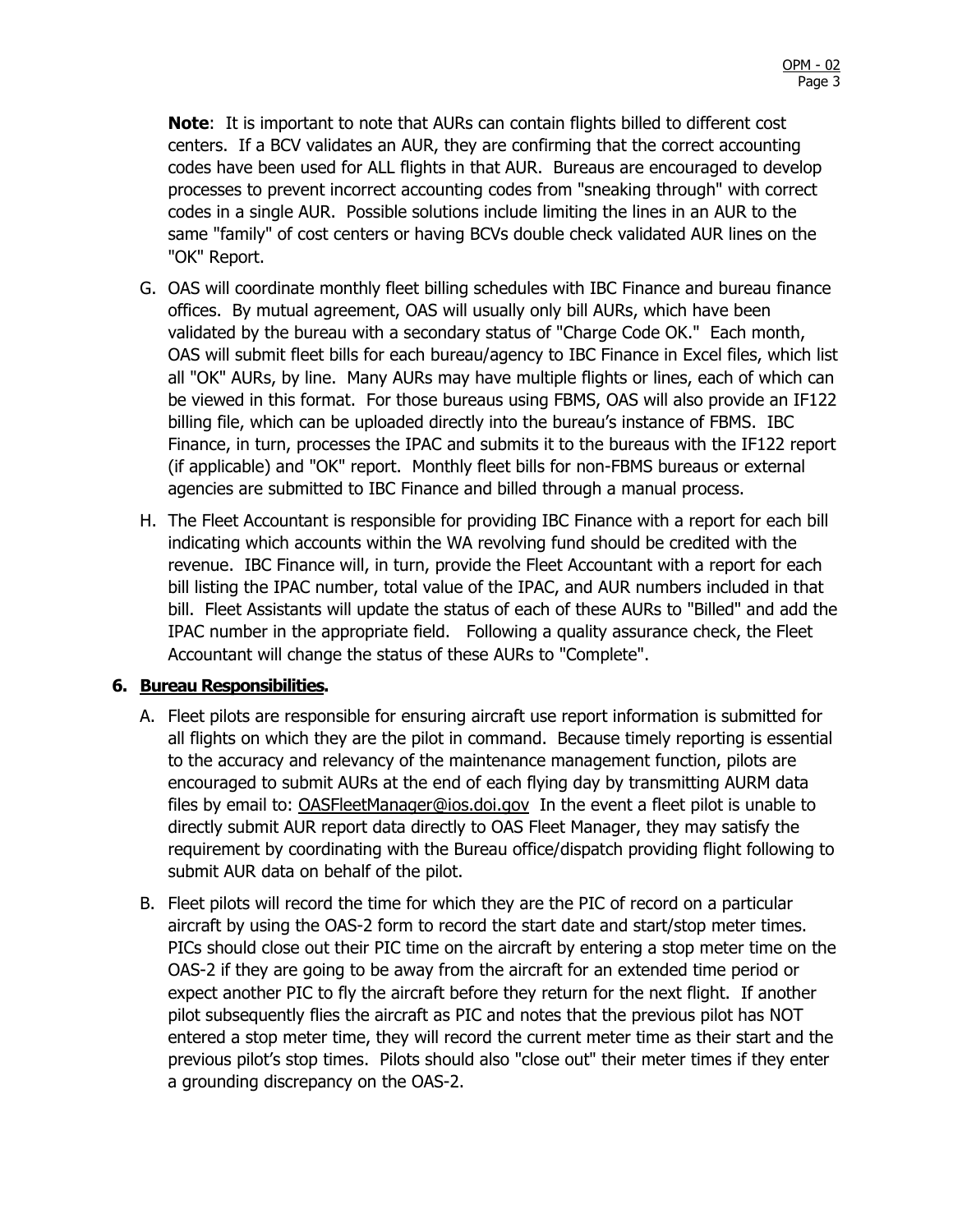**Note**: The OAS-2 cannot be used for fleet billing purposes.

- C. DOI fleet pilots shall comply with 14 CFR 91.213 (Inoperative instruments and equipment) as it relates to their specific aircraft. All discrepancies shall be documented on an OAS-2 as they occur and signed by the pilot. When a discrepancy is recorded, the pilot must contact the appropriate Fleet Services for direction. In the case of deferrable discrepancies, Fleet Services will provide the pilot or contract maintenance facility with the appropriate entry to be recorded in the corrective action block of the OAS-2. When the discrepancy is corrected and signed off, the original copy of the OAS-2 will be submitted with the invoice to the appropriate OAS Fleet Manager in Boise or Anchorage for filing and a new form will be opened in the log.
- D. Bureau offices, which utilize fleet aircraft services, are responsible for designating knowledgeable personnel for the Bureau Customer Validator (BCV) in FBMS. OAS Technical Services can provide telephonic/webex assistance to BCVs on request. BCVs are responsible for reviewing Aircraft Use Reports flown against their assigned cost centers, using either the "Not OK reports" or locally developed equivalent as an aid. The BCV should ensure they review every transaction line on the AUR before they validate the AUR as this action applies to all lines on the AUR, not just the first one. If a BCV is unable to correct billing information on an AUR against one of their cost centers (e.g., actual customer is in another bureau) they should contact OAS Fleet Manager for assistance.
- E. Pilots operating privately owned aircraft (as defined in 350 DM 1, Appendix 2), if authorized for use on official business, can record flight time on form OAS-2 for the purpose of documenting travel expenses only. AURs will not be accepted for non-fleet aircraft.



Mark L. Bathrick Director, Office of Aviation Services

Attachments: Appendix 1: External AUR File Naming Convention Appendix 2: OAS-2 Aircraft Status Log Notes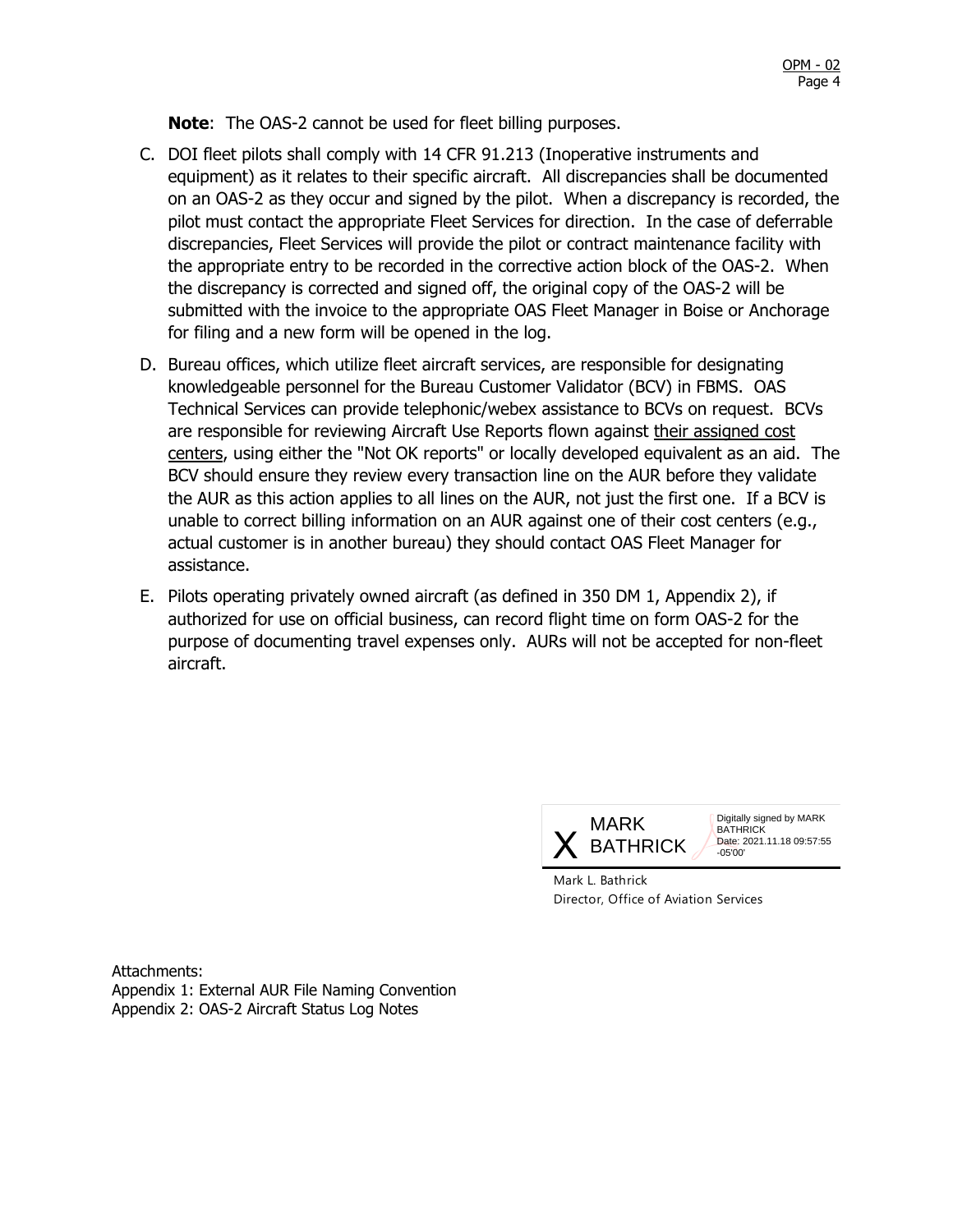# External AUR File Naming Convention

The Aircraft Use Report Manager (AURM) will produce a unique external file name with the following elements:

- Bureau to be billed (UGS US Geological Survey, NPS National Parks Service, FWS Fish and Wildlife Service, BIA - Indian Affairs, BOR - Reclamation, BLM - Land Management, BSE - Safety and Environmental Enforcement. BOE - Ocean Energy, OSM - Surface Mining, DO - Departmental Offices, EXT - External Customer)
- Hyphen
- State Typically "home state" of the aircraft or pilot. Although a different state may be indicated on each line of an AUR, only the first state entered is used in the file name. Bureaus may elect to indicate region (e.g., "R7") or two-letter park abbreviation in this field. Also, use "MX" for flights, which will be billed against a maintenance work order.
- F Indicates Fleet aircraft
- Aircraft category one character (A airplane, R rotorcraft, U UAS)

Note: An error in computing the category code was corrected in AURM V18.

- S Indicates fleet sales order used for billing
- Month/Day/Year of first flight recorded on the AUR (mmddyy)
- FAA Registration ("N") Number
- Hyphen
- AURM sequence number Each copy of the AURM will generate a set of sequence number unique to that copy. Sequence number one is the first AUR produced by that copy; two is the second, etc.

Example: NPS-AZFAS031513N132PS-16 - National Park Service-Arizona, Fleet, Airplane, Sales order, first flight starts March 15, 2013, tail number N132PS, 16<sup>th</sup> AUR from that AURM

Example: FWS-R4FRS031613N351FW-4 - Fish and Wildlife Service-Region4, Fleet, Rotorcraft, Sales order, first flight starts March 16, 2013, tail number N351FW, 4<sup>th</sup> AUR from that AURM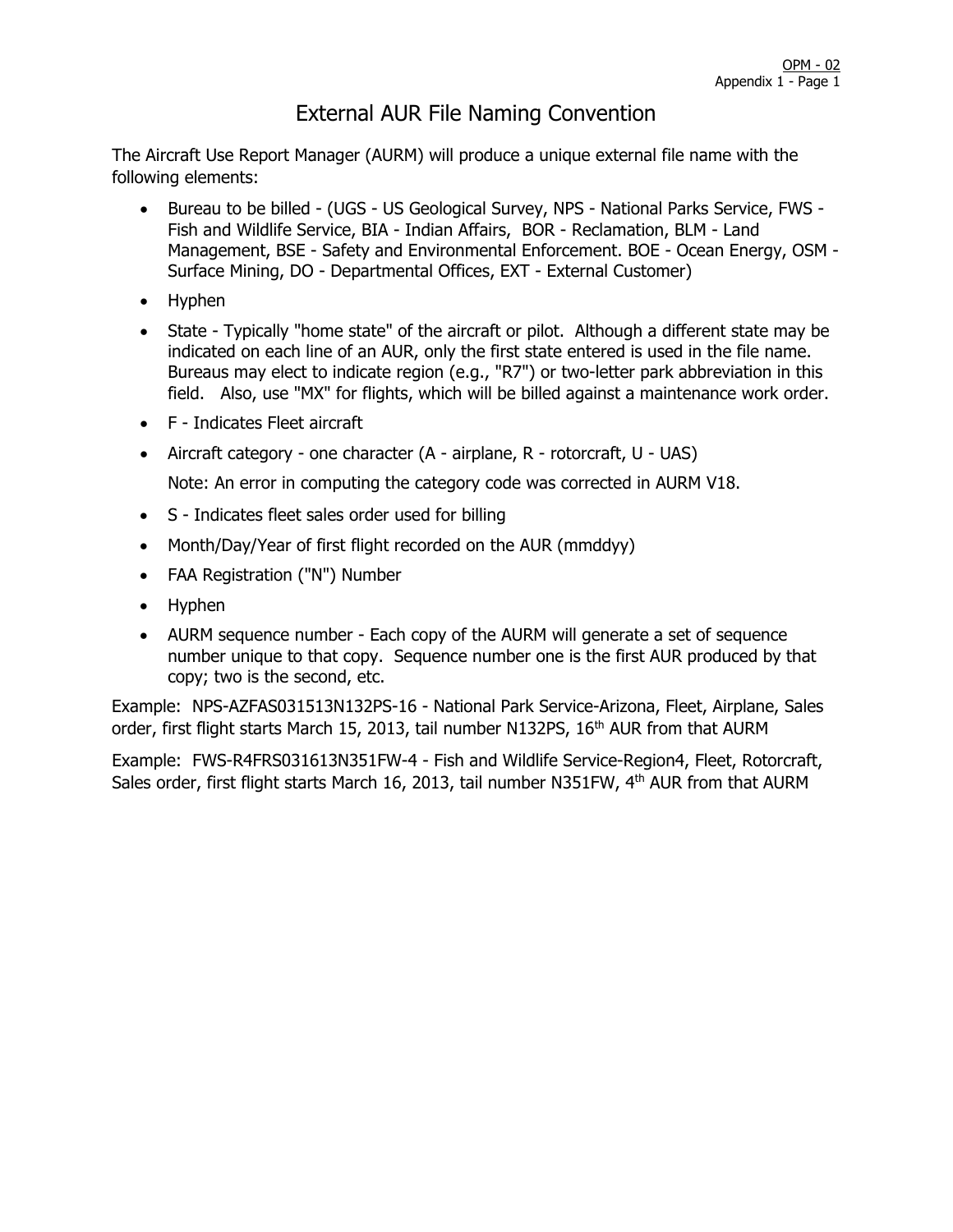# OAS-2 Aircraft Status Log Notes

- 1. The new OAS-2 will be printed in the same pad format as the previous AMD 2-A. Each log has the original and two copies and is marked with a unique reference number.
	- a. The original copy is used to document the corrective action(s) on one or more discrepancies. It is also used to document completion of maintenance inspections. Once the correction or inspection has been signed off, the original copy will be submitted to the appropriate Fleet Manager in Anchorage or Boise for inclusion in the aircraft records and FBMS.
	- b. The second copy can be removed by the maintenance repair facility for their records or invoicing, as desired. Alternatively, the pilot can remove this copy for later use in filling out the Aircraft Use Report (AUR) on their computer.
	- c. Retain the third copy in the pad in the aircraft until the pad is replaced. Replaced pads should be sent to the appropriate OAS fleet manager for retention.
- 2. If, during preflight, the pilot does not find an original form in the pad that has already been started, they should start a new form as follows:
	- a. Enter in the header row aircraft make and model, Registration number and home base. Pilots can use the "local use" block to record preflight pilot, home base, etc.
	- b. Enter today's date, PIC name, and the current Hobbs/tach time. For maintenance engine runs, enter "MX" followed by the last name of the person doing the run in parentheses.
	- c. The columns for departure and destination airports are optional and will be most useful for pilots who wish to record a single flight per line.
	- d. If desired, refer to the aircraft inspection data sheet (which should be kept with the Status Log) and copy the meter time or dates when the 50-hour, 100-hour and annual inspections are due.
- 3. The columns for oil quarts, landings and engine cycles are designed to be used as a memo pad for the pilot to track oil consumption, and aircraft metrics reported into FBMS. PICs can start a new line whenever they want (e.g. at the start of new flight, a new day, a new week). If, for example, the PIC wants to close out a line at the end of the week, they would enter the meter end time and calculate the hours flown. Then, they could figure out the number of quarts of oil consumed per hour and decide if the oil consumption is within manufacturer's tolerance. Or another example, if the pilot liked to report an entire day's flying on one line of an AUR, they could track the meter start and end times for the day, and tick off the landings or RINS (for helicopters) and engine start cycles after each flight. Then, when they are ready to complete an AUR on their computer, they could tally up the ticks and report them in the appropriate fields on the maintenance page of the AURM.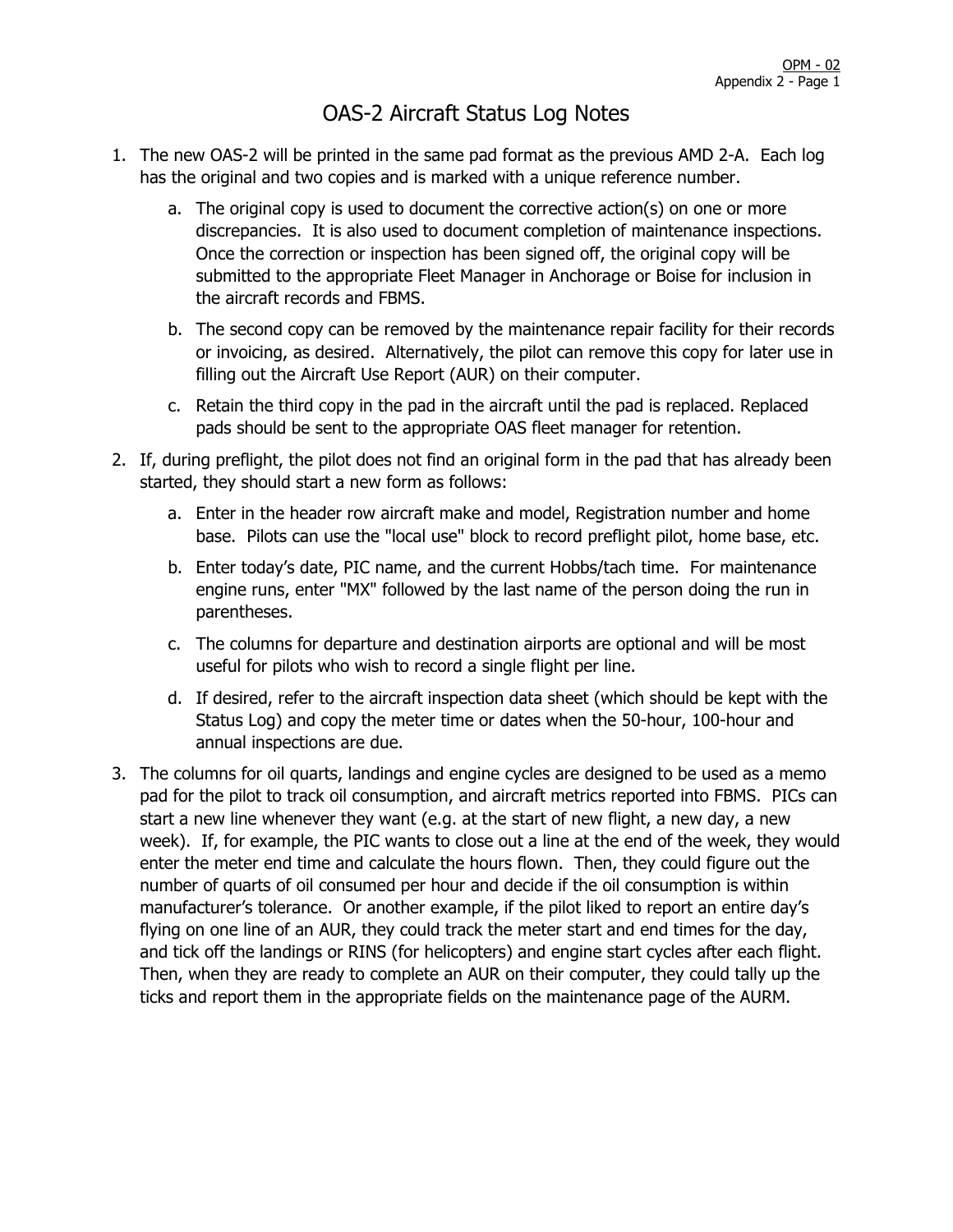## OAS-2 Aircraft Status Log Notes

- 4. PICs should close out a line on the Status Log if they are going to be away from the aircraft for an extended period or expect another PIC to fly the aircraft on subsequent flights. They should also close out a line if they write up a grounding discrepancy. That way, if the maintenance facility has to perform engine runs, it will be easier for the Fleet Assistants to break out which Hobbs time is the PIC's responsibility, and which should be billed as a maintenance expense.
- 5. If another pilot subsequently flies the aircraft as PIC and notes that the previous pilot has NOT entered a stop meter time, they will record the current meter time as their start and the previous pilot's stop times.
- 6. The aircraft inspected and engine installed blocks are used to document specific maintenance actions. W/O refers to FBMS work order number so maintenance managers can cross-reference the signature signoff with a documented maintenance action in FBMS.
- 7. Pilots are encouraged to provide as much detail on discrepancy as they can to help mechanics more fully understand the nature of the problem and ensure the corrective action adequately addresses the issue. Pilots should sign the "discovered by" block and legibly print their name and contact number in the event the mechanics need to contact them with follow up questions.
- 8. Mechanics will sign off corrective action blocks as per FAA standards. When the return to service flight (if required) has been satisfactorily completed and all discrepancies are addressed, the pilot will make an entry in the OAS-2 accepting the aircraft for return to service. The maintenance facility should send the original copy to the appropriate OAS Fleet Manager (add addresses) with the invoice.